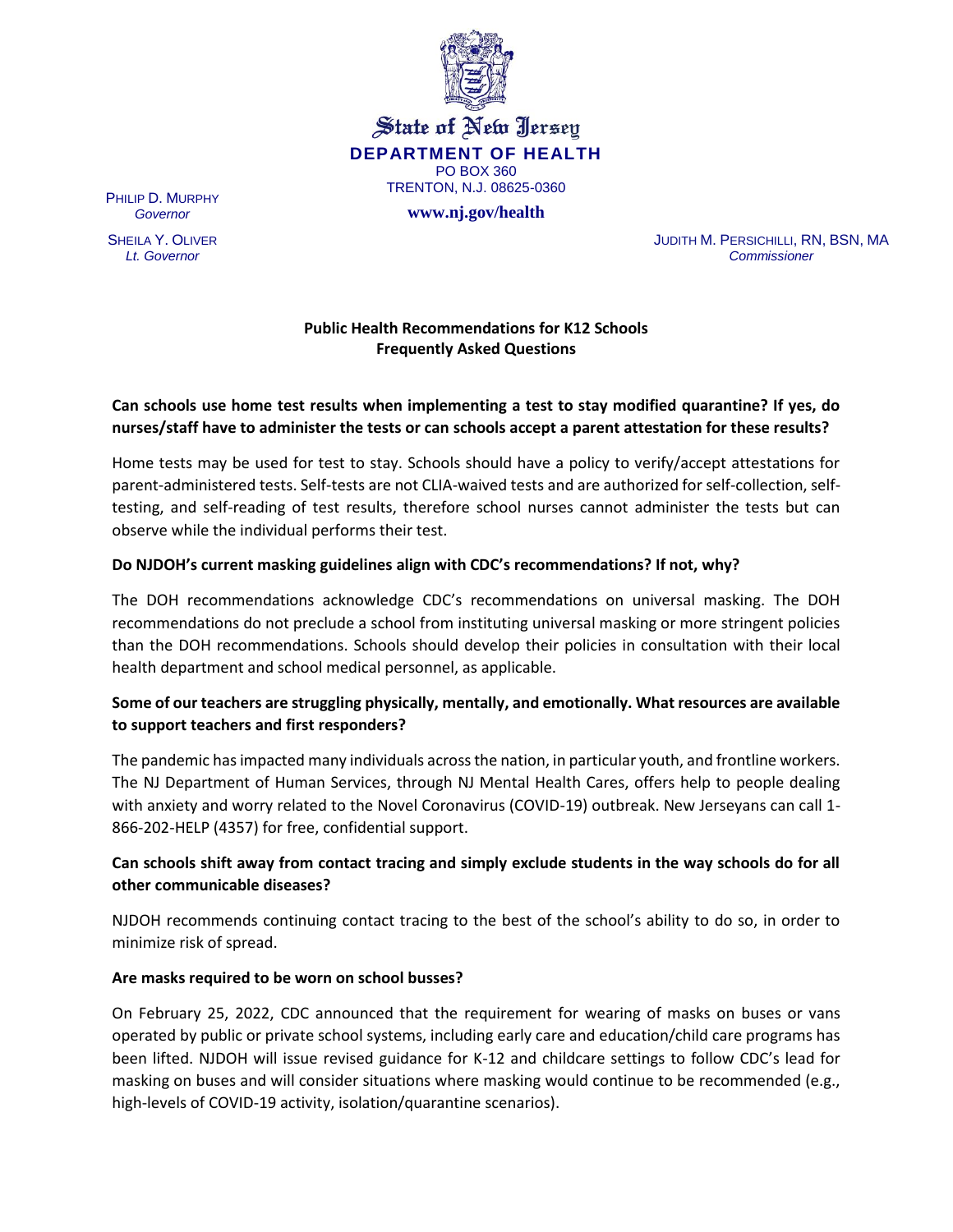Meanwhile, NJDOH recommends that schools make decisions about masking on busses based on risks and benefits. As NJDOH K-12 recommendations for masking in schools also applies to school buses, school districts should continue to follow the NJDOH COVID-19 Activity Level Index (CALI) and consult their local health department when making these decisions.

#### **If staff or students are eligible for but have not been boosted, must they quarantine when exposed?**

Yes, exposed students and staff who are eligible but have not yet been boosted, should be excluded from school and follow the recommendations for quarantine. .

# **If student A is masked and exposed to student B who has tested positive for COVID-19 and is unmasked, does student A have to quarantine?**

Yes, if student A is not up to date with COVID vaccination and was identified as a close contact to Student B, and both students were not wearing a mask at the time of exposure, student A should quarantine.

Please note that CDC and NJDOH provide an exception to students identified as close contacts: In the K– 12 indoor classroom setting or a structured outdoor setting where mask use can be observed the close contact definition excludes students who were within 3 to 6 feet of an infected student if both the infected student and the exposed student(s) correctly and consistently wore well-fitting masks the entire time.

# **There will be times that immunocompromised will need to take off masks, such as when they eat. Should schools then make sure distancing is in place (6 feet)? How can these students be better protecting during lunch, etc.**

The NJDOH guidance recognizes the limitations of distancing in school, but physical distancing remains one of the mitigating measures schools should consider when developing their layered policies and protocols.

### **If students are not wearing masks in the classroom, how should schools define who are close contacts?**

In the absence of masking in the classroom, a close contact is someone within 6 feet of a person with confirmed or suspected COVID-19 for a cumulative total of 15 minutes or more over a 24-hour period (same as in any other community setting). If both students are masked in a structured classroom setting and are within 3-6 feet of each other, they would not be considered close contacts.

### **Are school still required to test unvaccinated staff weekly?**

Yes. EO 253 is still in effect, which requires testing of unvaccinated covered workers at a minimum once to twice weekly.

## **Can schools use over the counter COVID tests (aka home tests) to satisfy testing requirements under EO 253?**

Yes. Self-tests (e.g., home-based tests) are acceptable with the requirement that the covered worker makes the testing results (positive or negative) available to the covered stetting. To satisfy the testing requirement, a covered worker must undergo screening testing at minimum one to two times each week using either antigen or molecular tests that have EUA by the U.S. Food and Drug Administration ("FDA") or are operating per the Laboratory Developed Test requirements by the U.S. Centers for Medicare and Medicaid Services.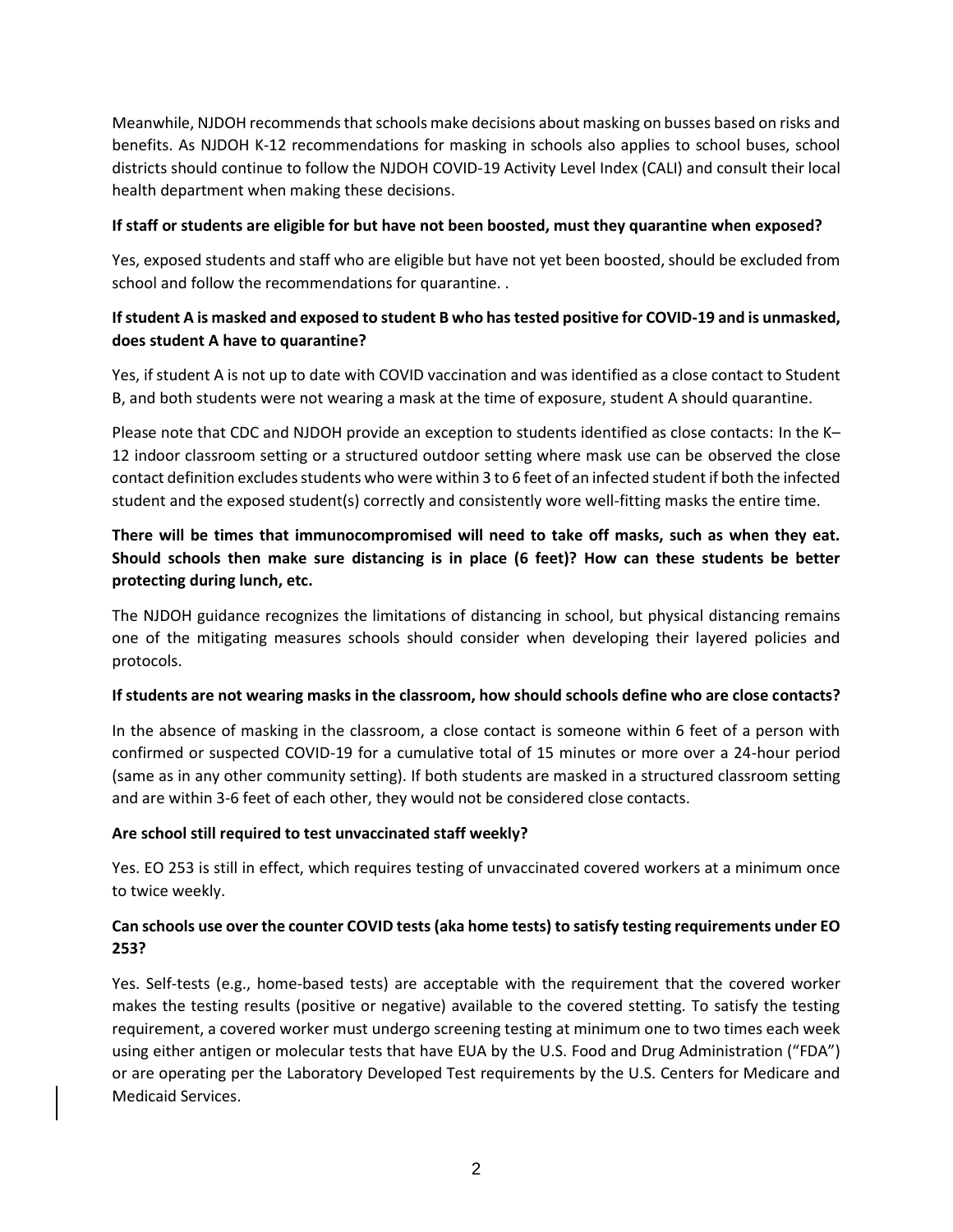# **Does an "up-to-date" status apply to the weekly testing requirement for school employees? For example, if you do not have your booster, but have received your primary series of vaccinations, are you required to be tested weekly?**

EO 253 requires that covered workers be fully vaccinated or be subject to testing once to twice weekly at a minimum. The definition in the EO of fully vaccinated remains to be "two weeks or more after an individual has received the second dose in a two-dose series or two weeks or more after they have received a single-dose vaccine." While all individuals who are eligible for a booster are recommended to receive one, they are not required to be subject to testing weekly if they are not boosted.

### **If I have a student who is symptomatic with no known exposure, would a negative home test be acceptable for a return to school?**

This is addressed in home testing guidance more specifically: [https://www.state.nj.us/health/cd/documents/topics/NCOV/COVID\\_home\\_tests.pdf](https://www.state.nj.us/health/cd/documents/topics/NCOV/COVID_home_tests.pdf)

In general, NJDOH recommends two negative self-tests at least 24 hours apart for symptomatic individuals OR a confirmatory test administered by a healthcare provider.

#### **What are the travel-related recommendations for K12 schools?**

While there is no statewide travel advisory or mandate in place at this time, schools are encouraged to have a policy for exclusion for students and staff that travel that is consistent wit[h CDC COVID-19 travel](https://www.cdc.gov/coronavirus/2019-ncov/travelers/travel-during-covid19.html)  [recommendations;](https://www.cdc.gov/coronavirus/2019-ncov/travelers/travel-during-covid19.html) for example, CDC recommends quarantine for 5 days following travel for anyone not up to date on vaccination. For those traveling to/from New Jersey, domestic travel is defined as lasting 24 hours or longer to states or US territories other than those connected to New Jersey, such as Pennsylvania, New York, and Delaware.

### **Are desktop barriers effective? Should they be used during lunch?**

The efficacy of clear plastic barriers for preventing the spread of COVID-19 is unknown. NJDOH does not currently recommend using such barriers in to prevent transmission in K-12 schools.

## **Are students with a 504-plan due to a medical condition/being immunocompromised permitted to learn remotely from home as was stated in the Road Forward?**

If a student's IEP or 504 plan provides for home instruction or virtual instruction, it would be permitted in accordance with N.J.A.C. 6A:14-4.8 for a student with an IEP and in accordance with N.J.A.C. 6A:16-10.1 for a student with a 504 plan.

## **Please provide guidance on remote learning and virtual therapy (OT, PT, Speech, counseling) during student quarantine/isolation.**

In the event that an LEA institutes a school- or district-wide program of virtual or remote instruction pursuant to NJSA 18A:7F-9, related services may be delivered to students with disabilities through the use of electronic communication or a virtual or online platform as required by the student's IEP.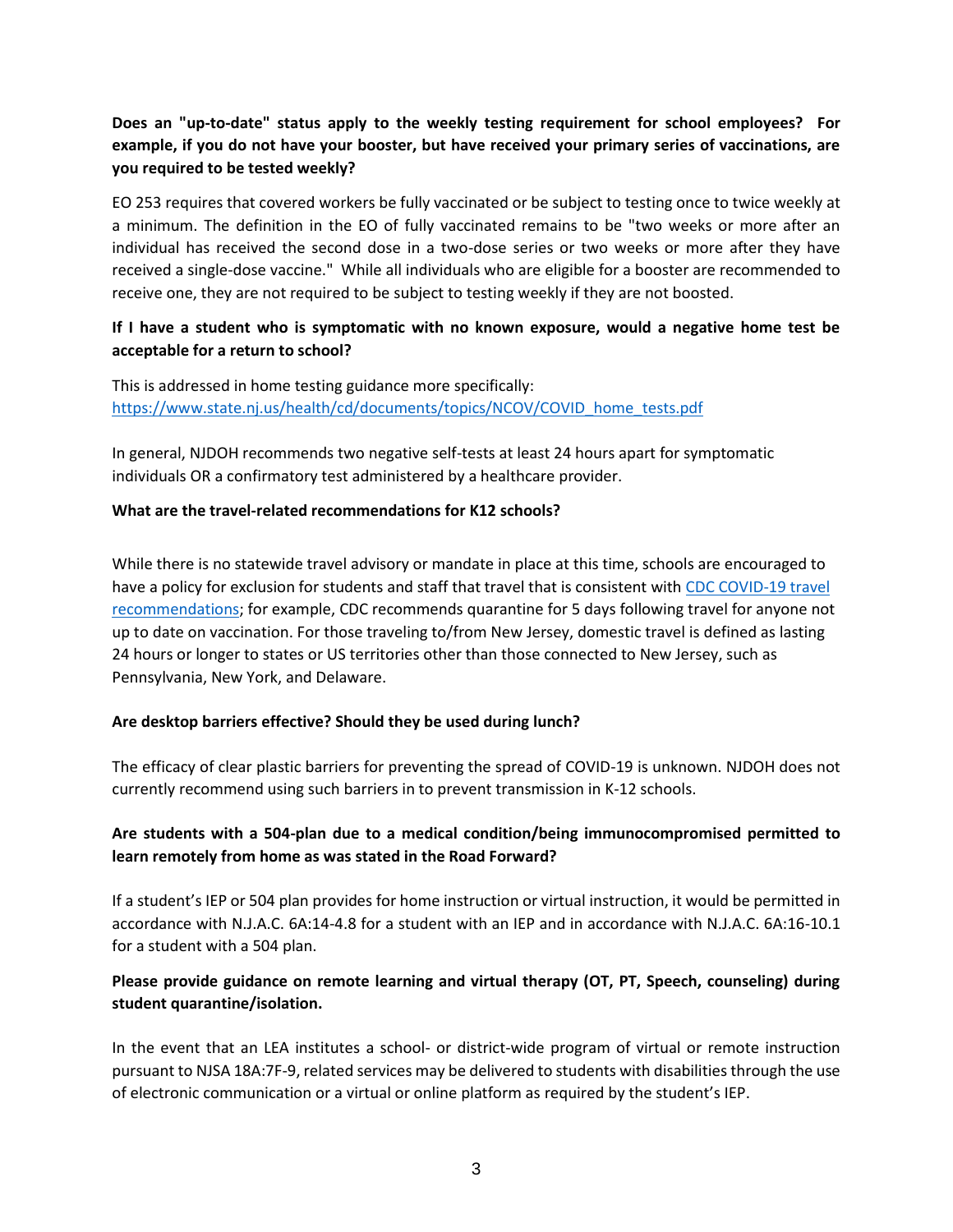Additionally, LEA's are permitted to provide virtual related services in accordance with the Temporary Rule Modification to N.J.A.C. 6A:14, and extended pursuant to Executive Order 292.

**Is NJDOH planning to follow the expected CDC change in using hospitalization rates/cases as the primary indicator for masking recommendations as opposed to the current CALI score based recommendations?** The NJDOH CALI score and the new CDC community level metrics both use a combination of transmission and severity indicators, although there are differences in the measures and thresholds. NJDOH will be reviewing the new CDC community activity levels, but for now continues to recommend that schools use the regional CALI score when making decisions on masking and other preventive measures.

### **Are school nurses still required to wear masks in their offices now that the statewide mask mandate for schools has been lifted?**

On-site healthcare services staff, including school nurses, should follow appropriate CDC and OSHA guidance for healthcare and emergency response personnel. School nurses should use [Standard and](https://www.cdc.gov/coronavirus/2019-ncov/hcp/infection-control-recommendations.html?CDC_AA_refVal=https%3A%2F%2Fwww.cdc.gov%2Fcoronavirus%2F2019-ncov%2Finfection-control%2Fcontrol-recommendations.html)  [Transmission-Based Precautions](https://www.cdc.gov/coronavirus/2019-ncov/hcp/infection-control-recommendations.html?CDC_AA_refVal=https%3A%2F%2Fwww.cdc.gov%2Fcoronavirus%2F2019-ncov%2Finfection-control%2Fcontrol-recommendations.html) based on the care and tasks required.

### **It does not appear that the most recent NJDOH guidance requests twice weekly testing for students in extracurricular activities - is that accurate?**

Twice weekly testing for students not up to date on vaccination who are participating in extracurricular activities is recommended during period s of very high community transmission only. There has been no recent change to this guidance:

### [https://www.nj.gov/health/cd/documents/topics/NCOV/K-12\\_screening\\_testing\\_guidelines.pdf](https://www.nj.gov/health/cd/documents/topics/NCOV/K-12_screening_testing_guidelines.pdf)

**When will the requirement to offer virtual learning become a district decision? If children are home sick, they should be resting and not logging on to the computer. We do not offer virtual learning for those sick with any other illness. If they are out for a specific number of days, home instruction is offered.**

Where an individual student, group of students, or entire class(es) are excluded from school due to meeting the NJDOH's COVID-19 exclusion criteria, LEAs are strongly encouraged to immediately provide virtual or remote instruction to those students in a manner commensurate with in-person instruction. Please see the NJDOE's August 11, 2021 [broadcast](https://www.nj.gov/education/broadcasts/2021/aug/11/Educating%20Students%20During%20Quarantine_.pdf) for additional information.

#### **What is the recommendation on daily temperature checks?**

NJDOH does not currently recommend that schools institute daily temperature checks. As described in the K-12 guidance, parents/caregivers should be strongly encouraged to monitor their children for signs of illness every day as they are the front line for assessing illness in their children

## **Does masking of positive students returning to school on days 6-10 identify them as having had COVID-19 and hinder their medical privacy?**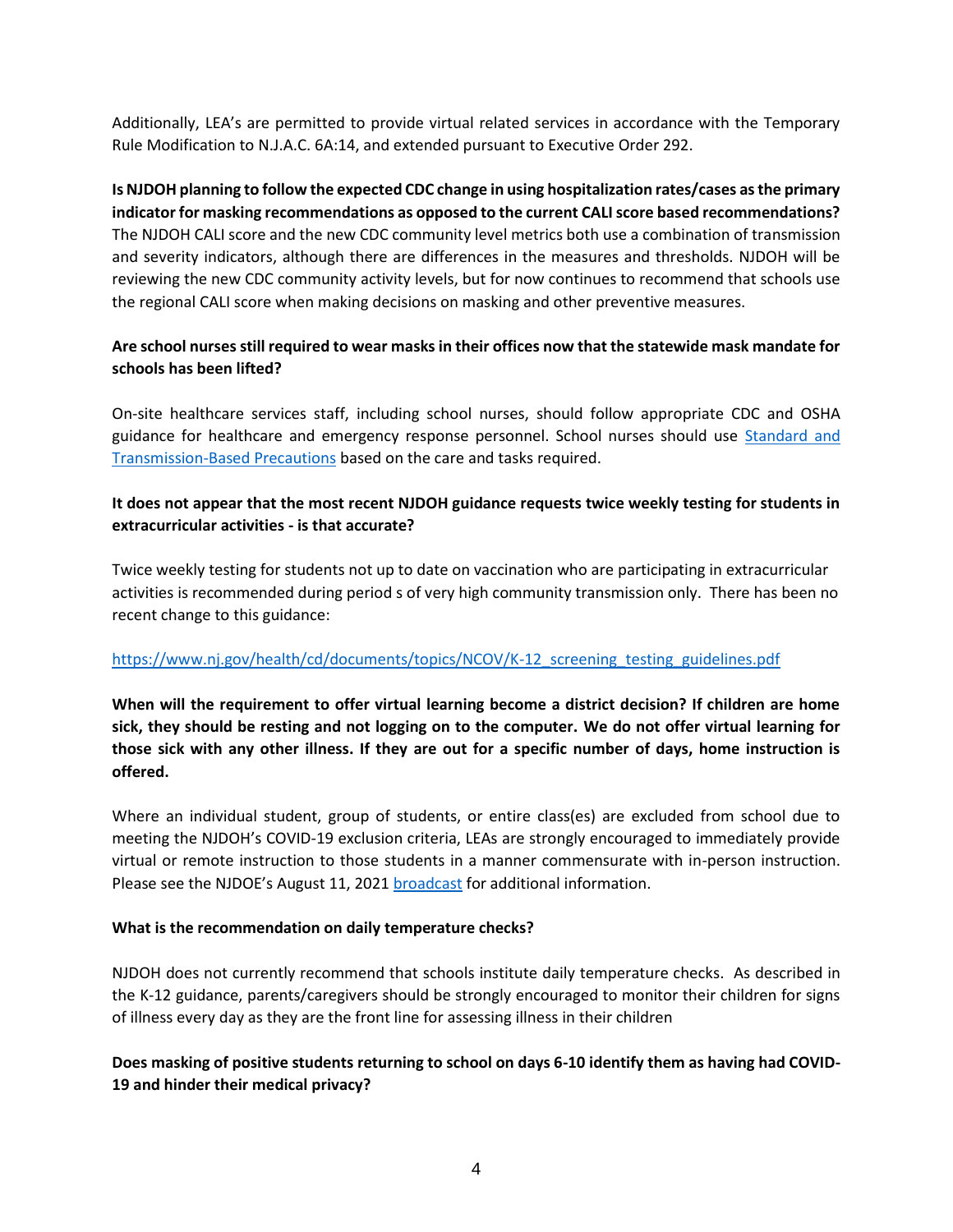Masking is indicated in several circumstances, not only when students return to school on days 6-10 of isolation. There may be students returning from quarantine or students who choose to wear a mask based on their personal or household risk levels. Returning to school on day 6-10 after isolation/quarantine while consistently masking is the option that maximizes in-person learning; the alternative is that students with COVID-19 can isolate or quarantine at home for the full 10 days. Close contacts should wear a mask for 10 days following an exposure regardless of vaccination status.

# **If a student's family member has symptoms, and the rapid test is negative, does that student still needs to stay out for 5 days? What if the student has their primary series but is not up-to-date with vaccination (has not received the booster) and it is more than 90 days since their vaccination?**

A student need only be excluded from school if they are a close contact of a COVID-19 case. In this particular situation, a close contact of a symptomatic individual who tested negative (and therefore is not a COVID-19 case) does not need to be excluded.

#### **What does "up to date with vaccinations" mean?**

A person is up to date with their COVID-19 vaccination if they have received all recommended doses in the primary series and [one booster](https://www.cdc.gov/coronavirus/2019-ncov/vaccines/booster-shot.html) when eligible. Getting a second booster is not necessary to be considered up to date at this time.

## **Should school nurses verify the booster status of students who are 12 years and older and exclude them from the school if they are named as close contacts?**

Yes, students 12 years and older who completed a primary series of COVID-19 vaccine but have NOT received a recommended booster shot when eligible meet the criteria for quarantine and should be excluded if they had close contact with someone with COVID-19.

## **How should students/staff who are close contacts of a person diagnosed with COVID in their household be instructed to quarantine?**

Household contacts who can't isolate away from a household member with COVID-19 should start their quarantine period on the day after the household member would have completed their 10-day isolation period, UNLESS the household member is able to consistently wear a well-fitted mask in the household through day 10, in which case the quarantine period would start on the day after the household member completes their 5-day isolation period.

## **Why is previous infection and presence of antibodies not recognized as an acceptable form of proof of vaccination?**

While there is significant scientific evidence to support the effectiveness and duration of vaccine-induced immunity, the body of evidence for infection-induced immunity is more limited at the current time. Data are presently insufficient to determine an antibody titer threshold that indicates if an individual is protected from infection. At this time, there is no FDA-authorized or approved test that providers or the